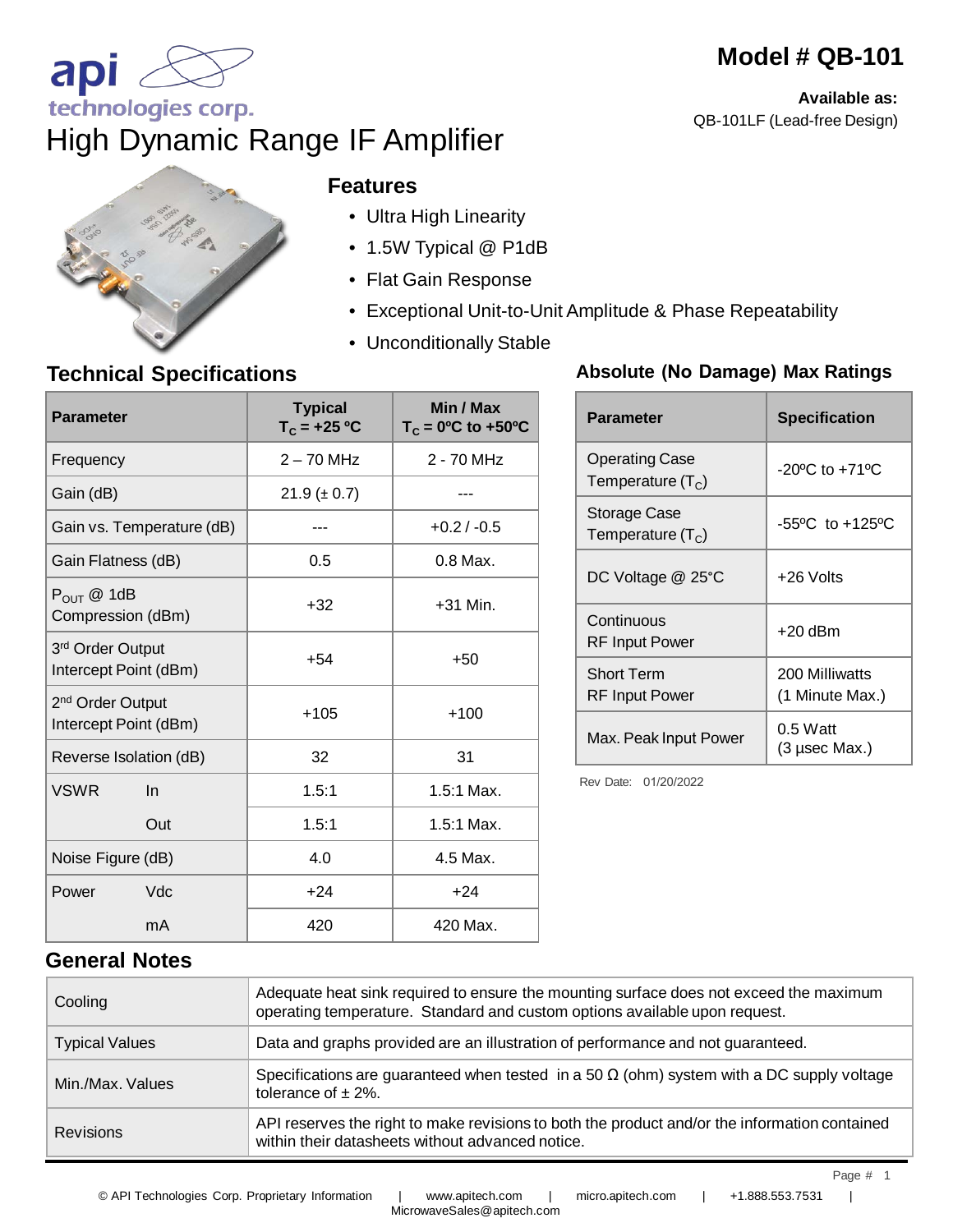## **Typical Performance Graphs**











© API Technologies Corp. Proprietary Information | www.apitech.com | micro.apitech.com | +1.888.553.7531 |

MicrowaveSales@apitech.com